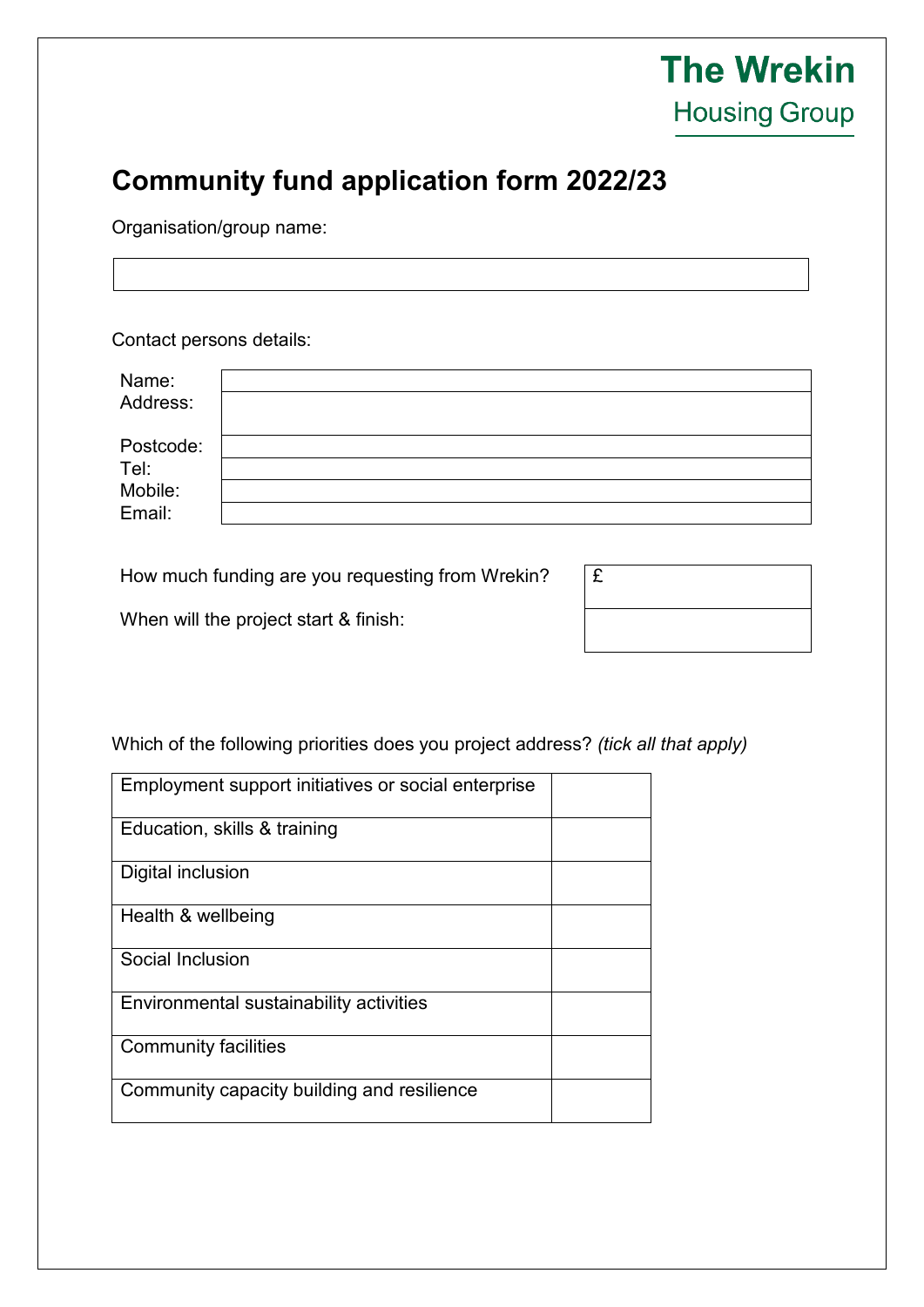Please tell us about your project

Will your project benefit Wrekin Housing Group customers/tenants? If so how?

Has the COVID-19 pandemic effected your club/group/organisation? How?

What will the grant specifically be used for?

*You will be required to show receipts/invoices after the date of the project/event.*

How much will the total project cost?

£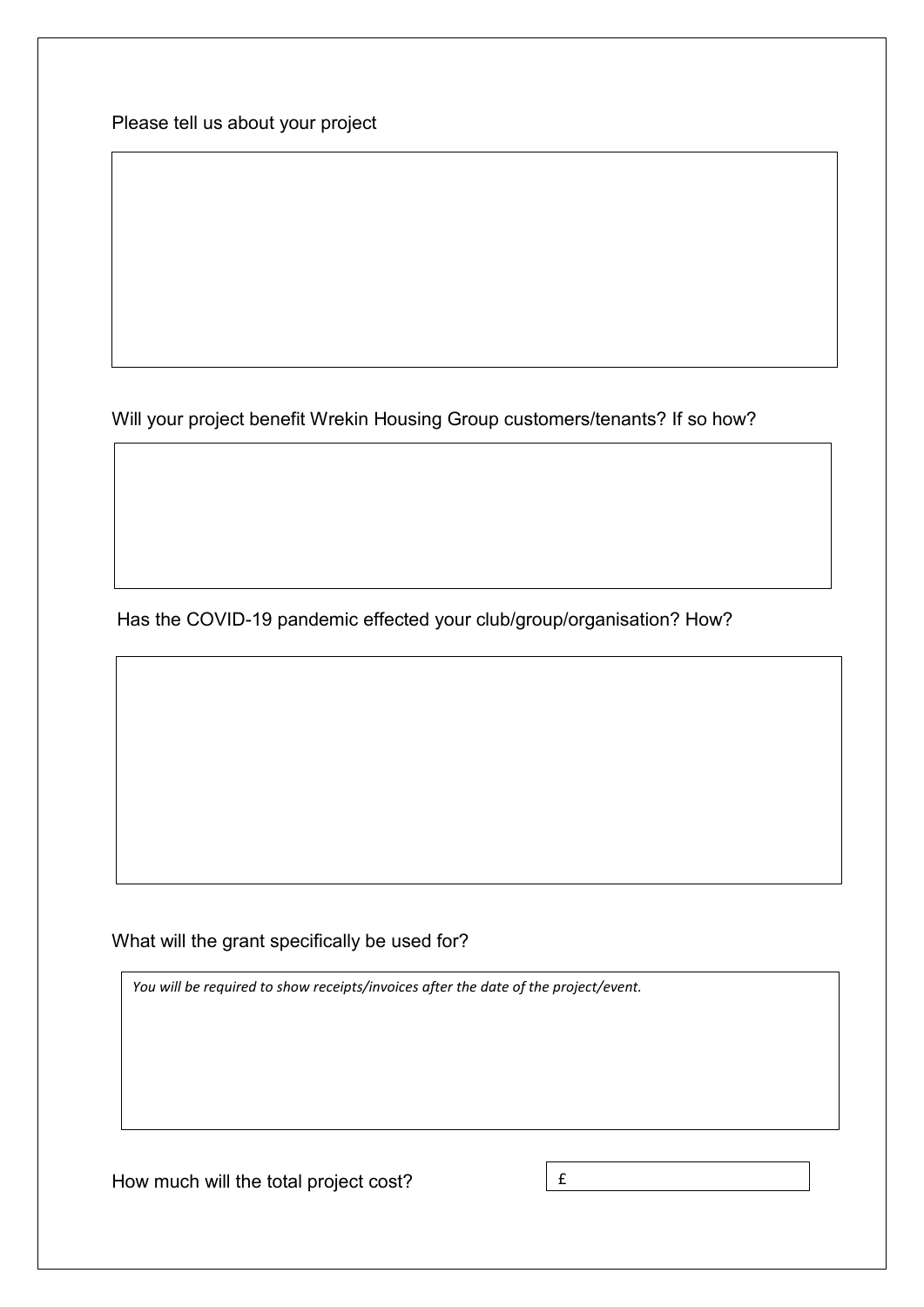|  | How is this broken down? (we do not need to know items that are under $£50$ ) |  |
|--|-------------------------------------------------------------------------------|--|
|--|-------------------------------------------------------------------------------|--|

| Action/Item | Amount | Funder/sponsor secured |
|-------------|--------|------------------------|
|             |        |                        |
|             |        |                        |
|             |        |                        |
|             |        |                        |
|             |        |                        |
|             |        |                        |
|             |        |                        |

If the total of your project is more than you have asked the Wrekin Housing Group for can you tell us where the rest of the funding will come from: *Eg: Actual amounts from Sponsors, donations, fundraising* 

| Sponsor/donation/fundraising/grants | Amount secured |
|-------------------------------------|----------------|
|                                     |                |
|                                     |                |
|                                     |                |
|                                     |                |
|                                     |                |
|                                     |                |
|                                     |                |

Have you requested match funding from the Parish Council, Local Authority, other agency or any other charitable organisation?

 $Yes \mid \cdot \mid No$ 

Have you received funding before from Wrekin Housing Group and if so how much, what for and when?

Signed on behalf of the group/organisation:

| Name:     |  |
|-----------|--|
| Signed:   |  |
| Position: |  |
| Date:     |  |